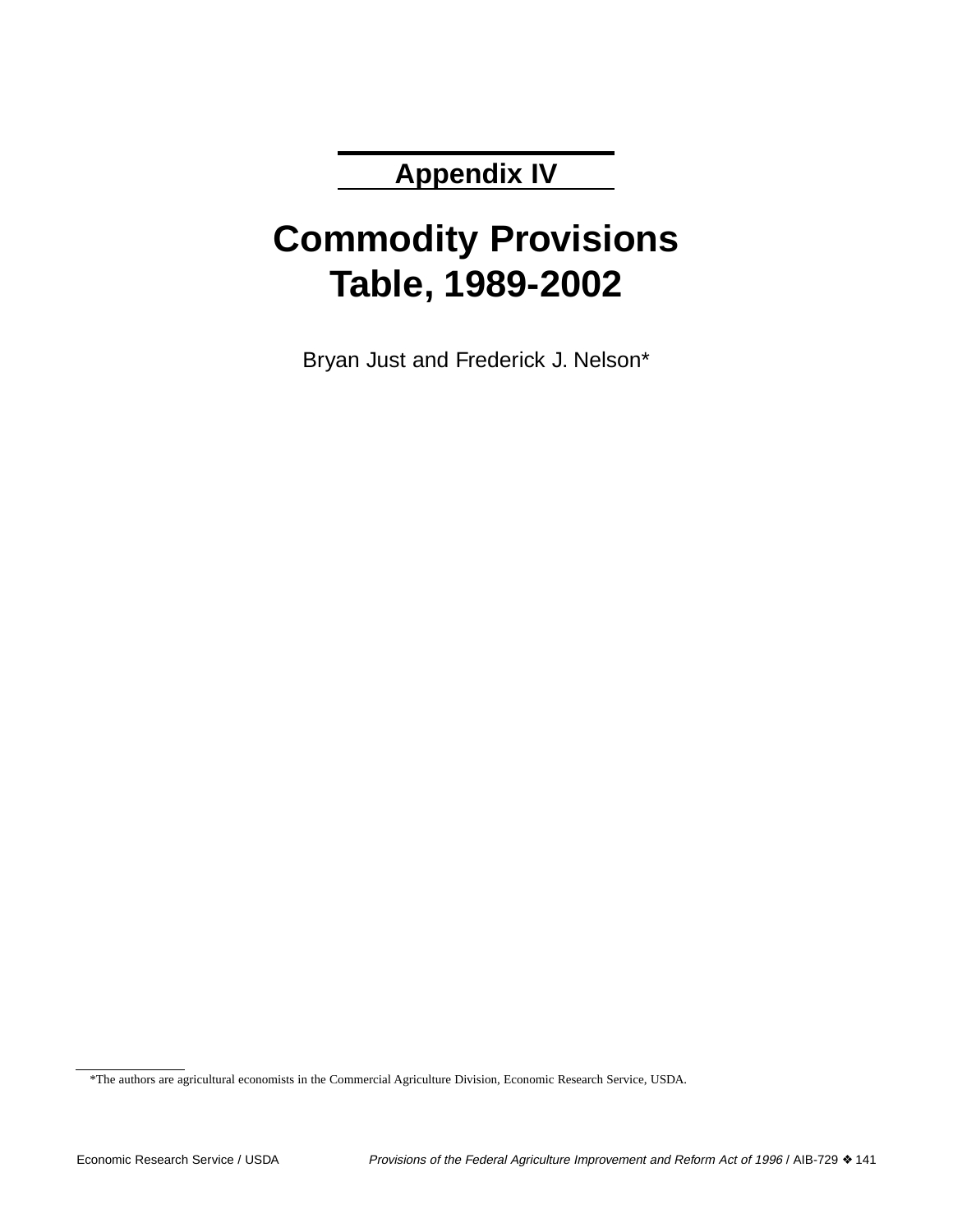### **Appendix table 1—Commodity program provisions, by marketing years, 1989-2002 1/**

| Commodity                              | Unit       | 1989      | 1990      | 1991      | 1992      | 1993        | 1994        | 1995        | 1996      | 1997      | 1998      | 1999      | 2000      | 2001      | 2002      |
|----------------------------------------|------------|-----------|-----------|-----------|-----------|-------------|-------------|-------------|-----------|-----------|-----------|-----------|-----------|-----------|-----------|
|                                        |            |           |           |           |           |             |             |             |           |           |           |           |           |           |           |
| Wheat:                                 | Dol./bu.   | 4.10      | 4.00      | 4.00      | 4.00      | 4.00        | 4.00        | 4.00        | <b>NA</b> | <b>NA</b> | <b>NA</b> | <b>NA</b> | <b>NA</b> | <b>NA</b> | <b>NA</b> |
| Target price                           |            |           |           |           |           |             |             |             |           |           |           |           |           |           |           |
| Loan rate 2/                           | Dol./bu.   | 2.06      | 1.95      | 2.04      | 2.21      | 2.45        | 2.58        | 2.58        | 2.58      | 2.58      | 2.58      | 2.58      | 2.58      | 2.58      | 2.58      |
| Deficiency payment rate 3/             | Dol./bu.   | 0.32      | 1.28      | 1.35      | 0.81      | 1.03        | 0.61        | $\Omega$    | <b>NA</b> | <b>NA</b> | NA        | <b>NA</b> | <b>NA</b> | NA        | NA        |
| PFC payment rate 4/                    | Dol./bu.   | <b>NA</b> | <b>NA</b> | <b>NA</b> | <b>NA</b> | <b>NA</b>   | <b>NA</b>   | <b>NA</b>   | 0.874     | 0.61      | 0.65      | 0.63      | 0.57      | 0.46      | 0.45      |
| Deficiency payments (FY)               | Bil. dol.  | 0.689     | 0.722     | 2.748     | 1.785     | 1.826       | 1.691       | 0.988       | $-0.508$  | <b>NA</b> | <b>NA</b> | <b>NA</b> | <b>NA</b> | <b>NA</b> | <b>NA</b> |
| PFC payments (FY) 4/                   | Bil. dol.  | <b>NA</b> | <b>NA</b> | <b>NA</b> | <b>NA</b> | <b>NA</b>   | <b>NA</b>   | <b>NA</b>   | 1.976     | 1.414     | 1.523     | 1.471     | 1.347     | 1.085     | 1.053     |
| Marketing loan                         | Yes/no     | N         | N         | N         | N         | Y           | Y           | Y           | Y         | Y         | Y         | Y         | Y         | Y         | Y         |
| Acreage reduction - pct. of base       | Percent    | 10        | 5         | 15        | 5         | 0           | $\mathbf 0$ | 0           | <b>NA</b> | <b>NA</b> | NA        | <b>NA</b> | <b>NA</b> | NA        | NA        |
| Acreage reduction - acres              | Mil. acres | 6.1       | 2.2       | 10.1      | 3.3       | $\mathbf 0$ | $\mathbf 0$ | 0           | NA        | <b>NA</b> | NA        | ΝA        | NA        | NA        | <b>NA</b> |
| Conservation reserve 5/                | Mil. acres | 8.8       | 10.3      | 10.4      | 10.6      | 10.8        | 10.8        | 10.8        | 10.6      | na        | na        | na        | na        | na        | na        |
| Effective base acreage 5/              | Mil. acres | 82.3      | 80.5      | 79.2      | 78.9      | 78.4        | 78.1        | 77.7        | 77.3      | na        | na        | na        | na        | na        | na        |
| Corn:                                  |            |           |           |           |           |             |             |             |           |           |           |           |           |           |           |
| Target price                           | Dol./bu.   | 2.84      | 2.75      | 2.75      | 2.75      | 2.75        | 2.75        | 2.75        | <b>NA</b> | <b>NA</b> | <b>NA</b> | <b>NA</b> | <b>NA</b> | <b>NA</b> | <b>NA</b> |
| Loan rate 2/                           | Dol./bu.   | 1.65      | 1.57      | 1.62      | 1.72      | 1.72        | 1.89        | 1.89        | 1.89      | 1.89      | 1.89      | 1.89      | 1.89      | 1.89      | 1.89      |
| Deficiency payment rate                | Dol./bu.   | 0.58      | 0.51      | 0.41      | 0.73      | 0.28        | 0.57        | $\mathbf 0$ | <b>NA</b> | <b>NA</b> | NA        | <b>NA</b> | <b>NA</b> | NA        | <b>NA</b> |
| PFC payment rate 4/                    | Dol./bu.   | <b>NA</b> | <b>NA</b> | <b>NA</b> | <b>NA</b> | NA          | NA          | <b>NA</b>   | 0.251     | 0.46      | 0.36      | 0.35      | 0.32      | 0.26      | 0.25      |
| Deficiency payments (FY)               | Bil. dol.  | 4.663     | 2.37      | 2.241     | 2.081     | 4.289       | 1.186       | 1.895       | 0.755     | $-0.867$  | <b>NA</b> | <b>NA</b> | <b>NA</b> | <b>NA</b> | <b>NA</b> |
|                                        | Bil. dol.  | <b>NA</b> | <b>NA</b> | <b>NA</b> | <b>NA</b> | NA          | NA          | <b>NA</b>   | 1.771     | 3.401     | 2.681     | 2.590     | 2.371     | 1.909     | 1.852     |
| PFC payments (FY) 4/<br>Marketing loan | Yes/no     | N         | N         | N         | N         | Y           | Y           | Y           | Y         | Υ         | Y         | Υ         | Υ         | Y         | Y         |
| Acreage reduction - pct. of base       | Percent    | 10        | 10        | 7.5       | 5         | 10          | $\mathbf 0$ | 7.5         | <b>NA</b> | NA        | <b>NA</b> | <b>NA</b> | <b>NA</b> | NA        | NA        |
| Acreage reduction - acres              | Mil. acres | 6.3       | 6.1       | 4.7       | 3.1       | 6.6         | $\mathbf 0$ | 4.7         | <b>NA</b> | <b>NA</b> | <b>NA</b> | <b>NA</b> | NA.       | <b>NA</b> | <b>NA</b> |
| Conservation reserve 5/                | Mil. acres | 3.4       | 3.8       | 3.9       | 4.1       | 4.3         | 4.3         | 4.3         | 3.9       | na        | na        | na        | na        | na        | na        |
| National base acreage 5/               | Mil. acres | 82.7      | 82.6      | 82.7      | 82.1      | 81.8        | 81.5        | 81.8        | 82.1      | na        | na        | na        | na        | na        | na        |
| Sorghum:                               |            |           |           |           |           |             |             |             |           |           |           |           |           |           |           |
| Target price                           | Dol./bu.   | 2.70      | 2.61      | 2.61      | 2.61      | 2.61        | 2.61        | 2.61        | <b>NA</b> | NA        | NА        | NA.       | NA.       | NА        | NА        |
| Loan rate 2/                           | Dol./bu.   | 1.57      | 1.49      | 1.54      | 1.63      | 1.63        | 1.80        | 1.80        | 1.81      | na        | na        | na        | na        | na        | na        |
| Deficiency payment rate                | Dol./bu.   | 0.66      | 0.56      | 0.37      | 0.72      | 0.25        | 0.59        | 0.00        | <b>NA</b> | <b>NA</b> | <b>NA</b> | <b>NA</b> | <b>NA</b> | <b>NA</b> | <b>NA</b> |
| PFC payment rate 4/                    | Dol./bu.   | <b>NA</b> | <b>NA</b> | <b>NA</b> | <b>NA</b> | <b>NA</b>   | NA          | <b>NA</b>   | 0.323     | 0.50      | 0.42      | 0.40      | 0.37      | 0.30      | 0.29      |
|                                        | Bil. dol.  | 0.512     | 0.334     | 0.231     | 0.180     | 0.384       | 0.145       | 0.160       | 0.075     | $-0.065$  | NA        | <b>NA</b> | <b>NA</b> | NA        | <b>NA</b> |
| Deficiency payments (FY)               |            |           |           |           |           |             |             |             |           |           |           |           |           |           |           |
| PFC payments (FY) 4/                   | Bil. dol.  | <b>NA</b> | <b>NA</b> | <b>NA</b> | <b>NA</b> | NA          | NA          | <b>NA</b>   | 0.206     | 0.346     | 0.296     | 0.286     | 0.262     | 0.211     | 0.205     |
| Marketing loan                         | Yes/no     | N         | N         | N         | N         | Y           | Y           | Y           | Υ         | Υ         | Υ         | Υ         | Y         | Y         | Υ         |
| Acreage reduction -pct. of base        | Percent    | 10.0      | 10.0      | 7.5       | 5.0       | 5.0         | 0.0         | 0.0         | <b>NA</b> | <b>NA</b> | NA        | NA.       | NA        | <b>NA</b> | NА        |
| Acreage reduction - acres              | Mil. acres | 1.1       | 1.0       | 0.8       | 0.5       | 0.6         | 0.0         | 0.0         | <b>NA</b> | <b>NA</b> | <b>NA</b> | NA        | NA        | <b>NA</b> | <b>NA</b> |
| Conservation reserve 5/                | Mil. acres | 2.2       | 2.4       | 2.4       | 2.4       | 2.5         | 2.5         | 2.5         | 2.4       | na        | na        | na        | na        | na        | na        |
| Effective base acreage 5/              | Mil. acres | 16.2      | 15.4      | 13.5      | 13.6      | 13.5        | 13.5        | 13.3        | 13.2      | na        | na        | na        | na        | na        | na        |

Appendix IV:

Appendix IV: Commodity Provisions Table, 1989-2002

Commodity Provisions Table, 1989-2002

See footnotes at the end of this table.

Economic Research Service / USDA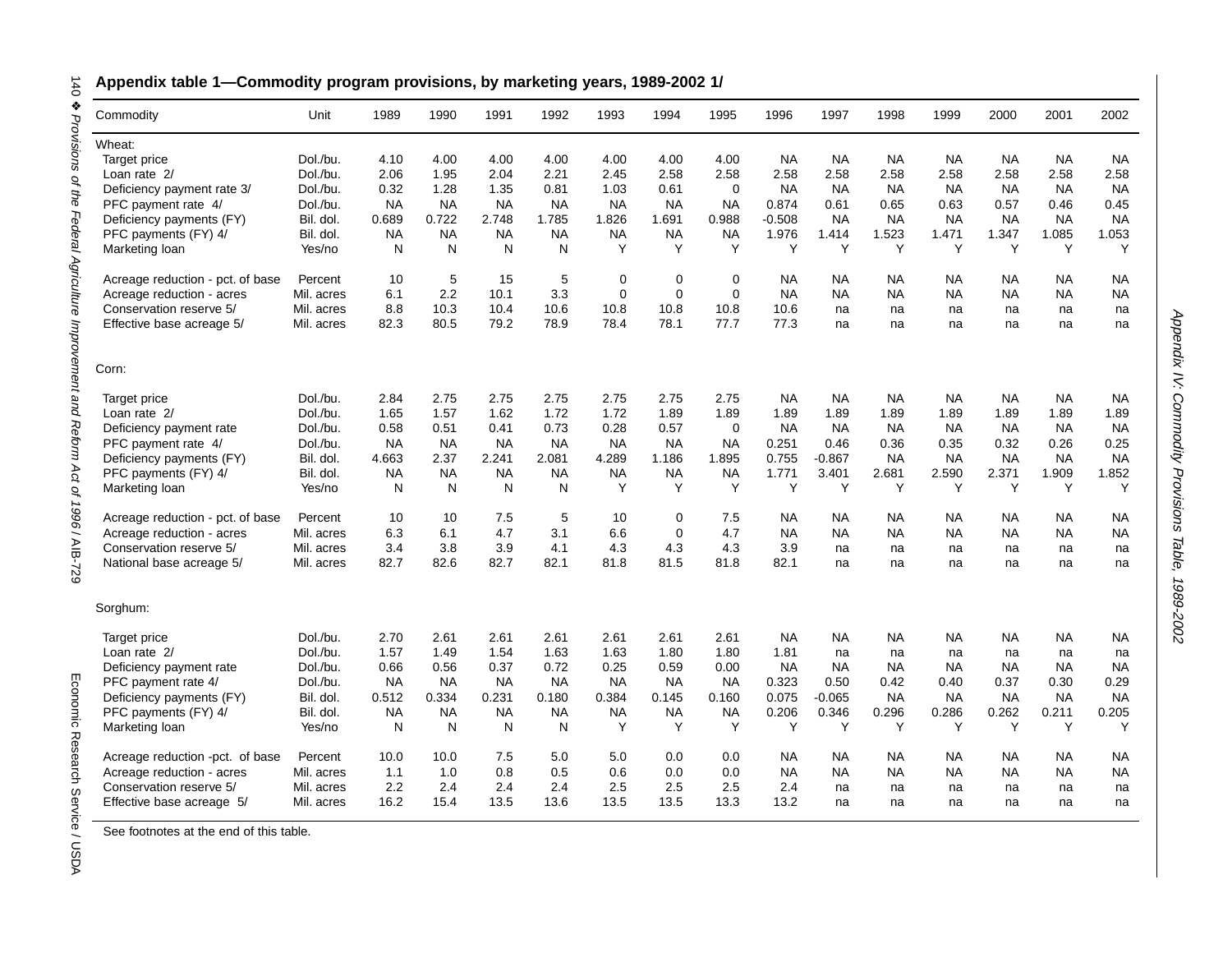| Commodity                        | Unit       | 1989      | 1990      | 1991      | 1992        | 1993        | 1994        | 1995      | 1996        | 1997      | 1998      | 1999      | 2000      | 2001      | 2002            |
|----------------------------------|------------|-----------|-----------|-----------|-------------|-------------|-------------|-----------|-------------|-----------|-----------|-----------|-----------|-----------|-----------------|
| Barley:                          |            |           |           |           |             |             |             |           |             |           |           |           |           |           |                 |
| Target price                     | Dol./bu.   | 2.43      | 2.36      | 2.36      | 2.36        | 2.36        | 2.36        | 2.36      | <b>NA</b>   | <b>NA</b> | <b>NA</b> | <b>NA</b> | <b>NA</b> | <b>NA</b> | <b>NA</b>       |
| Loan rate 2/                     | Dol./bu.   | 1.34      | 1.28      | 1.32      | 1.40        | 1.40        | 1.54        | 1.54      | 1.55        | na        | na        | na        | na        | na        | na              |
| Deficiency payment rate          | Dol./bu.   | 0.00      | 0.20      | 0.62      | 0.56        | 0.67        | 0.53        | 0.00      | <b>NA</b>   | <b>NA</b> | NA        | NA        | NA        | <b>NA</b> | <b>NA</b>       |
| PFC payment rate 4/              | Dol./bu.   | <b>NA</b> | <b>NA</b> | <b>NA</b> | <b>NA</b>   | <b>NA</b>   | <b>NA</b>   | <b>NA</b> | 0.332       | 0.25      | 0.26      | 0.24      | 0.22      | 0.18      | 0.17            |
| Deficiency payments (FY)         | Bil. dol.  | 0.047     | $-0.067$  | 0.072     | 0.184       | 0.188       | 0.202       | 0.142     | $-0.018$    | <b>NA</b> | <b>NA</b> | <b>NA</b> | NA        | <b>NA</b> | <b>NA</b>       |
| PFC payments (FY) 4/             | Bil. dol.  | <b>NA</b> | <b>NA</b> | <b>NA</b> | <b>NA</b>   | <b>NA</b>   | <b>NA</b>   | <b>NA</b> | 0.141       | 0.116     | 0.125     | 0.121     | 0.111     | 0.089     | 0.087           |
| Marketing loan                   | Yes/no     | N         | N         | N         | N           | Y           | Y           | Y         | Y           | Y         | Y         | Y         | Y         | Y         |                 |
| Acreage reduction - pct. of base | Percent    | 10.0      | 10.0      | 7.5       | 5.0         | 0.0         | 0.0         | 0.0       | <b>NA</b>   | <b>NA</b> | NA        | NA        | NA.       | NA        | NA              |
| Acreage reduction - acres        | Mil. acres | 0.8       | 0.7       | 0.7       | 0.4         | 0.0         | 0.0         | 0.0       | <b>NA</b>   | <b>NA</b> | <b>NA</b> | <b>NA</b> | NA.       | NA        | <b>NA</b>       |
| Conservation reserve 5/          | Mil. acres | 2.4       | 2.7       | 2.8       | 2.8         | 2.8         | 2.8         | 2.8       | 2.7         | na        | na        | na        | na        | na        | na              |
| Effective base acreage 5/        | Mil. acres | 12.3      | 11.9      | 11.5      | 11.1        | 10.8        | 10.7        | 10.7      | 10.6        | na        | na        | na        | na        | na        | na              |
| Oats:                            |            |           |           |           |             |             |             |           |             |           |           |           |           |           |                 |
|                                  |            |           |           |           |             |             |             |           |             |           |           |           |           |           |                 |
| Target price                     | Dol./bu.   | 1.50      | 1.45      | 1.45      | 1.45        | 1.45        | 1.45        | 1.45      | <b>NA</b>   | <b>NA</b> | <b>NA</b> | <b>NA</b> | <b>NA</b> | <b>NA</b> | <b>NA</b><br>na |
| Loan rate 2/                     | Dol./bu.   | 0.85      | 0.81      | 0.83      | 0.88        | 0.88        | 0.97        | 0.97      | 1.03        | na        | na        | na        | na        | na        |                 |
| Deficiency payment rate          | Dol./bu.   | 0.00      | 0.32      | 0.35      | 0.17        | 0.11        | 0.23        | 0.00      | <b>NA</b>   | <b>NA</b> | <b>NA</b> | <b>NA</b> | <b>NA</b> | <b>NA</b> | <b>NA</b>       |
| PFC payment rate 4/              | Dol./bu.   | NA        | <b>NA</b> | <b>NA</b> | <b>NA</b>   | <b>NA</b>   | <b>NA</b>   | <b>NA</b> | 0.033       | 0.03      | 0.03      | 0.03      | 0.03      | 0.02      | 0.02            |
| Deficiency payments (FY)         | Bil. dol.  | 0.001     | $-0.005$  | 0.012     | 0.031       | 0.016       | 0.005       | 0.019     | $-0.01$     | <b>NA</b> | <b>NA</b> | <b>NA</b> | <b>NA</b> | <b>NA</b> | <b>NA</b>       |
| PFC payments (FY) 4/             | Bil. dol.  | <b>NA</b> | <b>NA</b> | <b>NA</b> | <b>NA</b>   | <b>NA</b>   | <b>NA</b>   | <b>NA</b> | 0.009       | 0.008     | 0.009     | 0.008     | 0.008     | 0.006     | 0.006           |
| Marketing loan                   | Yes/no     | N         | N         | N         | N           | Y           | Y           | Y         | Y           | Y         | Y         | Y         | Y         | Y         |                 |
| Acreage reduction - pct. of base | Percent    | 5.0       | 5.0       | 0.0       | 0.0         | 0.0         | 0.0         | 0.0       | <b>NA</b>   | <b>NA</b> | NA        | <b>NA</b> | NA        | ΝA        | NA              |
| Acreage reduction - acres        | Mil. acres | 0.1       | 0.0       | 0.0       | 0.0         | 0.0         | 0.0         | 0.0       | <b>NA</b>   | <b>NA</b> | <b>NA</b> | <b>NA</b> | <b>NA</b> | <b>NA</b> | <b>NA</b>       |
| Conservation reserve 5/          | Mil. acres | 1.1       | 1.3       | 1.3       | 1.4         | 1.4         | 1.4         | 1.4       | 1.4         | na        | na        | na        | na        | na        |                 |
| Effective base acreage 5/        | Mil. acres | 7.6       | 7.5       | 7.3       | 7.2         | 7.1         | 6.8         | 6.5       | 6.4         | na        | na        | na        | na        | na        |                 |
| Rice:                            |            |           |           |           |             |             |             |           |             |           |           |           |           |           |                 |
| Target price                     | Dol./cwt   | 10.80     | 10.71     | 10.71     | 10.71       | 10.71       | 10.71       | 10.71     | <b>NA</b>   | <b>NA</b> | <b>NA</b> | <b>NA</b> | <b>NA</b> | NA.       | <b>NA</b>       |
| Loan rate                        | Dol./cwt   | 6.50      | 6.50      | 6.50      | 6.50        | 6.50        | 6.50        | 6.50      | 6.50        | 6.50      | 6.50      | 6.50      | 6.50      | 6.50      | 6.50            |
| Deficiency payment rate          | Dol./cwt   | 3.56      | 4.16      | 3.07      | 4.21        | 3.98        | 3.79        | 3.22      | <b>NA</b>   | <b>NA</b> | <b>NA</b> | <b>NA</b> | <b>NA</b> | <b>NA</b> | <b>NA</b>       |
| PFC payment rate 4/              | Dol./cwt   | <b>NA</b> | <b>NA</b> | <b>NA</b> | <b>NA</b>   | <b>NA</b>   | <b>NA</b>   | <b>NA</b> | 2.766       | 2.74      | 2.94      | 2.85      | 2.61      | 2.11      | 2.04            |
| Deficiency payments (FY)         | Bil. dol.  | 0.668     | 0.473     | 0.543     | 0.492       | 0.669       | 0.336       | 0.783     | 0.176       | <b>NA</b> | NA        | <b>NA</b> | <b>NA</b> | NA        | <b>NA</b>       |
| PFC payments (FY) 4/             | Bil. dol.  | <b>NA</b> | <b>NA</b> | <b>NA</b> | <b>NA</b>   | <b>NA</b>   | <b>NA</b>   | <b>NA</b> | 0.472       | 0.465     | 0.499     | 0.484     | 0.443     | 0.359     | 0.347           |
| Marketing loan                   | Yes/no     | Y         | Y         | Y         | Y           | Y           | Y           | Y         | Y           | Y         | Y         | Y         | Y         | Y         |                 |
| Acreage reduction - pct. of base | Percent    | 25        | 20        | 5         | $\pmb{0}$   | $\mathbf 5$ | $\pmb{0}$   | 5         | <b>NA</b>   | <b>NA</b> | NA        | <b>NA</b> | <b>NA</b> | <b>NA</b> | <b>NA</b>       |
| Acreage reduction - acres        | Mil. acres | 0.939     | 0.735     | 0.196     | $\mathbf 0$ | 0.200       | $\mathbf 0$ | 0.197     | <b>NA</b>   | <b>NA</b> | NA        | <b>NA</b> | NA        | NA        | <b>NA</b>       |
| Conservation reserve 5/          | Mil. acres | 0.009     | 0.013     | 0.013     | 0.013       | 0.013       | 0.013       | 0.013     | $\mathbf 0$ | na        | na        | na        | na        | na        | na              |
| Effective base acreage 5/        | Mil. acres | 4.2       | 4.2       | 4.2       | 4.1         | 4.1         | 4.2         | 4.2       | 4.2         | na        | na        | na        | na        | na        | na              |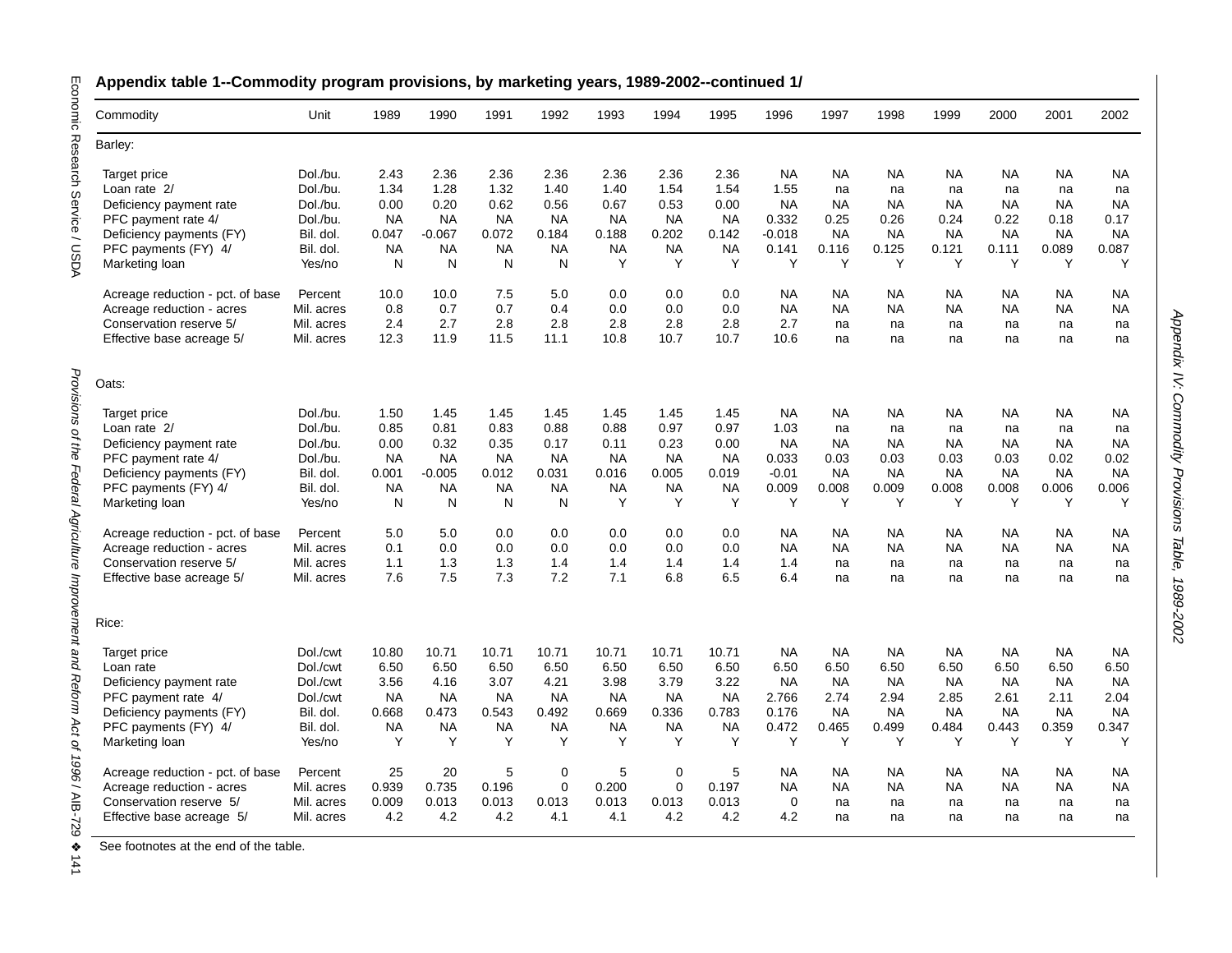| Commodity                        | Unit         | 1989      | 1990        | 1991           | 1992           | 1993      | 1994      | 1995        | 1996      | 1997      | 1998      | 1999      | 2000      | 2001      | 2002      |
|----------------------------------|--------------|-----------|-------------|----------------|----------------|-----------|-----------|-------------|-----------|-----------|-----------|-----------|-----------|-----------|-----------|
| <b>Upland Cotton:</b>            |              |           |             |                |                |           |           |             |           |           |           |           |           |           |           |
| Target price                     | Cents/lb.    | 73.4      | 72.9        | 72.9           | 72.9           | 72.9      | 72.9      | 72.9        | <b>NA</b> | <b>NA</b> | <b>NA</b> | <b>NA</b> | <b>NA</b> | NA        | NA        |
| Loan rate $2/6/$                 | Cents/lb.    | 50        | 50.27       | 50.77          | 52.35          | 52.35     | 50        | 51.92       | 51.92     | 51.92     | 51.92     | 51.92     | 51.92     | 51.92     | 51.92     |
| Deficiency payment rate          | Cents/lb.    | 13.1      | 7.3         | 10.1           | 20.3           | 18.6      | 4.6       | $\mathbf 0$ | <b>NA</b> | <b>NA</b> | <b>NA</b> | <b>NA</b> | <b>NA</b> | <b>NA</b> | NA.       |
| PFC payment rate 4/              | Cents/lb.    | <b>NA</b> | <b>NA</b>   | <b>NA</b>      | <b>NA</b>      | <b>NA</b> | <b>NA</b> | <b>NA</b>   | 8.882     | 7.40      | 7.87      | 7.60      | 6.96      | 5.64      | 5.47      |
| Deficiency payments (FY)         | Bil. dol.    | 1.170     | 0.453       | 0.401          | 0.738          | 1.220     | 0.817     | 0.025       | $-0.104$  | <b>NA</b> | <b>NA</b> | <b>NA</b> | <b>NA</b> | <b>NA</b> | <b>NA</b> |
| PFC payments (FY) 4/             | Bil. dol.    | <b>NA</b> | <b>NA</b>   | <b>NA</b>      | <b>NA</b>      | <b>NA</b> | <b>NA</b> | <b>NA</b>   | 0.746     | 0.626     | 0.675     | 0.652     | 0.597     | 0.480     | 0.466     |
| Marketing loan                   | Yes/no       | Y         | Y           | Y              | Y              | Y         | Y         | Y           | Y         | Y         | Y         | Y         | Y         | Y         | Υ         |
| Acreage reduction - pct. of base | Percent      | 25        | 12.5        | 5              | 10             | 7.5       | 11        | $\mathbf 0$ | NА        | <b>NA</b> | NA.       | NA        | NA        | NА        | NA        |
| Acreage reduction - acres        | Mil. acres   | 3.1       | 1.5         | 0.603          | 1.301          | 1.002     | 1.483     | $\Omega$    | <b>NA</b> | <b>NA</b> | NA        | <b>NA</b> | NA        | NA        | <b>NA</b> |
| Conservation reserve 5/          | Mil. acres   | 1.2       | 1.3         | 1.3            | 1.3            | 1.4       | 1.4       | 1.4         | 1.4       | na        | na        | na        | na        | na        | na        |
| Effective base acreage 5/        | Mil. acres   | 14.6      | 14.4        | 14.6           | 14.9           | 15.1      | 15.3      | 15.5        | 16.3      | na        | na        | na        | na        | na        | na        |
| <b>ELS Cotton:</b>               |              |           |             |                |                |           |           |             |           |           |           |           |           |           |           |
| Target price                     | Cents/lb.    | 96.7      | 98.1        | 99.6           | 105.8          | 105.7     | 102.0     | 95.6        | <b>NA</b> | <b>NA</b> | <b>NA</b> | <b>NA</b> | <b>NA</b> | <b>NA</b> | <b>NA</b> |
| Loan rate 2/                     | Cents/lb.    | 81.77     | 81.77       | 82.99          | 88.15          | 88.12     | 85.03     | 79.65       | 79.65     | 79.65     | 79.65     | 79.65     | 79.65     | 79.65     | 79.65     |
| Deficiency payment rate          | Cents/lb.    | 0.4       | $\mathbf 0$ | 0              | 17.7           | 17.6      | 1.3       | $\mathbf 0$ | NA        | <b>NA</b> | <b>NA</b> | <b>NA</b> | <b>NA</b> | <b>NA</b> | NA        |
| Deficiency payments (FY)         | Bil. dol.    | 0         | $\mathbf 0$ | $\mathbf 0$    | $\mathbf 0$    | 0.014     | 0.010     | $-0.004$    | $-0.001$  | <b>NA</b> | <b>NA</b> | <b>NA</b> | <b>NA</b> | <b>NA</b> | NA        |
| Marketing loan                   | Yes/no       | N         | N           | N              | N              | N         | N         | N           | N         | N         | N         | N         | N         | N         | N         |
| Acreage reduction - pct. of base | Percent      | 5.0       | 5.0         | 5.0            | 5.0            | 20        | 15.0      | 10.0        | 0.0       | NA        | <b>NA</b> | <b>NA</b> | <b>NA</b> | NA.       | NA        |
| Acreage reduction - acres        | Thou, acres  | 0.1       | 1.4         | 0.9            | 5.4            | 21.6      | 14.2      | 2.8         | <b>NA</b> | <b>NA</b> | <b>NA</b> | <b>NA</b> | <b>NA</b> | <b>NA</b> | <b>NA</b> |
| Conservation reserve 5/          | Thou, acres  | 0.0       | 0.0         | 0.0            | 0.0            | 0.0       | 0.0       | 0.0         | 0.0       | na        | na        | na        | na        | na        | na        |
| Effective base acreage 5/        | Thou. acres  | 124.4     | 152.3       | 231.3          | 265.6          | 279.0     | 246.3     | 254.7       | 232.0     | na        | na        | na        | na        | na        | na        |
| Soybeans:                        |              |           |             |                |                |           |           |             |           |           |           |           |           |           |           |
| Loan rate $2/6/$                 | Dol./bu.     | 4.53      | 4.50        | 5.02           | 5.02           | 5.02      | 4.92      | 4.92        | 4.97      | 5.26      | 5.26      | 5.26      | 5.26      | 5.26      | 5.26      |
| Assessment                       | Pct. of loan | <b>NA</b> | <b>NA</b>   | $\overline{2}$ | $\overline{2}$ | 2         | <b>NA</b> | <b>NA</b>   | <b>NA</b> | <b>NA</b> | <b>NA</b> | <b>NA</b> | <b>NA</b> | <b>NA</b> | <b>NA</b> |
| Other oilseeds:                  |              |           |             |                |                |           |           |             |           |           |           |           |           |           |           |
| Loan rate $2/6/$                 | Dol./cwt.    | NA        | <b>NA</b>   | 8.90           | 8.90           | 8.90      | 8.70      | 8.70        | 8.91      | 9.30      | 9.30      | 9.30      | 9.30      | 9.30      | 9.30      |
| Assessment                       | Pct. of loan | <b>NA</b> | <b>NA</b>   | 2.00           | 2.00           | 2.00      | <b>NA</b> | <b>NA</b>   | <b>NA</b> | <b>NA</b> | <b>NA</b> | <b>NA</b> | <b>NA</b> | <b>NA</b> | <b>NA</b> |
| Rye:                             |              |           |             |                |                |           |           |             |           |           |           |           |           |           |           |
| Loan rate                        | Dol./bu.     | 1.40      | 1.33        | 1.38           | 1.46           | 1.46      | 1.61      | 1.61        | NA        | <b>NA</b> | <b>NA</b> | <b>NA</b> | NA.       | <b>NA</b> | NA        |

### **Appendix table 1—Commodity program provisions, by marketing years, 1989-2002—continued 1/**

See footnotes at the end of this table.

Economic Research Service / USDA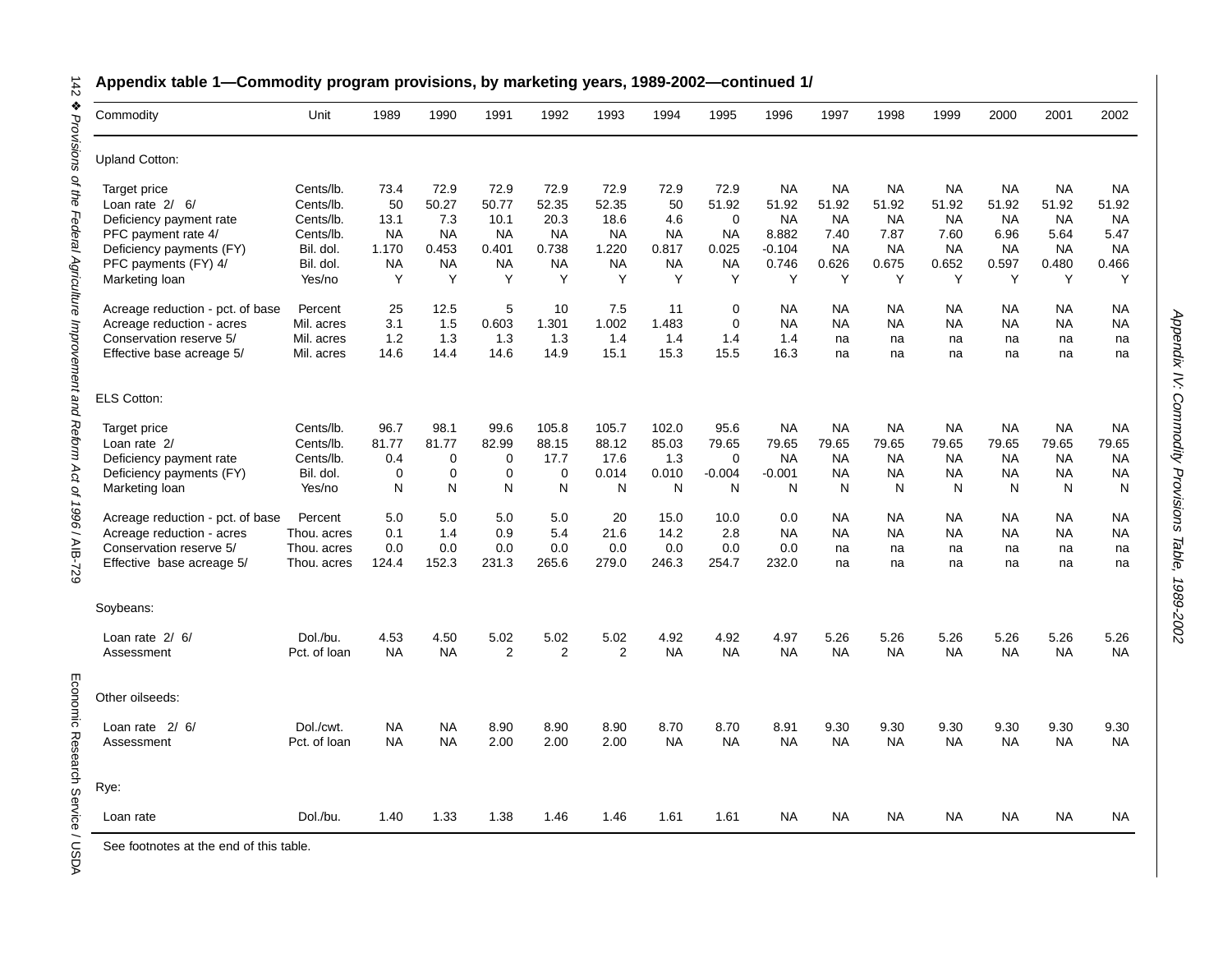| Commodity                                                                                                                     | Unit                                         | 1989                               | 1990                               | 1991                               | 1992                               | 1993                               | 1994                                | 1995                                | 1996                                 | 1997                                 | 1998                                 | 1999                                 | 2000                                 | 2001                                 | 2002                                 |
|-------------------------------------------------------------------------------------------------------------------------------|----------------------------------------------|------------------------------------|------------------------------------|------------------------------------|------------------------------------|------------------------------------|-------------------------------------|-------------------------------------|--------------------------------------|--------------------------------------|--------------------------------------|--------------------------------------|--------------------------------------|--------------------------------------|--------------------------------------|
| Peanuts:                                                                                                                      |                                              |                                    |                                    |                                    |                                    |                                    |                                     |                                     |                                      |                                      |                                      |                                      |                                      |                                      |                                      |
| Loan rate, quota<br>Loan rate, nonquota (additional)<br>National poundage quota                                               | Dol./s.t.<br>Dol./s.t.<br>(1,000 s.t.)       | 615.87<br>149.75<br>1440           | 631.47<br>149.75<br>1560           | 642.79<br>149.75<br>1550           | 674.93<br>131.09<br>1540           | 674.93<br>131.09<br>1496           | 678.36<br>132.00<br>1350            | 678.36<br>132.00<br>1350            | 610.00<br>132.00<br>1100             | 610.00<br>na<br>na                   | 610.00<br>na<br>na                   | 610.00<br>na<br>na                   | 610.00<br>na<br>na                   | 610.00<br>na<br>na                   | 610.00<br>na<br>na                   |
| Assessment rate 7/                                                                                                            | Percent                                      | <b>NA</b>                          | <b>NA</b>                          | 1.0                                | 1.0                                | 1.0                                | 1.1                                 | 1.1                                 | 1.15                                 | 1.2                                  | 1.2                                  | 1.2                                  | 1.2                                  | 1.2                                  | 1.2                                  |
| Flue-cured tobacco:                                                                                                           |                                              |                                    |                                    |                                    |                                    |                                    |                                     |                                     |                                      |                                      |                                      |                                      |                                      |                                      |                                      |
| Price support level<br>Effective marketing quota                                                                              | Cents/lb.<br>Mil. Ibs.                       | 146.8<br>903.6                     | 148.8<br>936.1                     | 152.8<br>891.5                     | 156.0<br>899.0                     | 157.7<br>889.6                     | 158.3<br>798.5                      | 159.7<br>924.9                      | 160.1<br>943.6                       | na<br>na                             | na<br>na                             | na<br>na                             | na<br>na                             | na<br>na                             | na<br>na                             |
| Burley tobacco:                                                                                                               |                                              |                                    |                                    |                                    |                                    |                                    |                                     |                                     |                                      |                                      |                                      |                                      |                                      |                                      |                                      |
| Price support level<br>Effective marketing quota                                                                              | Cents/lb.<br>Mil. Ibs.                       | 153.2<br>660.7                     | 155.8<br>741.2                     | 158.4<br>846.1                     | 164.9<br>835.6                     | 168.3<br>717.9                     | 171.4<br>605.9                      | 172.5<br>577.9                      | 173.7<br>723.0                       | na<br>na                             | na<br>na                             | na<br>na                             | na<br>na                             | na<br>na                             | na<br>na                             |
| Wool:                                                                                                                         |                                              |                                    |                                    |                                    |                                    |                                    |                                     |                                     |                                      |                                      |                                      |                                      |                                      |                                      |                                      |
| Support level                                                                                                                 | Cents/lb.                                    | 177                                | 182                                | 188                                | 197                                | 204                                | 209                                 | 212                                 | <b>NA</b>                            | <b>NA</b>                            | <b>NA</b>                            | <b>NA</b>                            | <b>NA</b>                            | NA                                   | NA                                   |
| Mohair:                                                                                                                       |                                              |                                    |                                    |                                    |                                    |                                    |                                     |                                     |                                      |                                      |                                      |                                      |                                      |                                      |                                      |
| Support level                                                                                                                 | Dol./lb.                                     | 4.588                              | 4.532                              | 4.448                              | 4.613                              | 4.738                              | 4.739                               | 4.657                               | <b>NA</b>                            | <b>NA</b>                            | <b>NA</b>                            | <b>NA</b>                            | <b>NA</b>                            | NA                                   | NA.                                  |
| Sugar:                                                                                                                        |                                              |                                    |                                    |                                    |                                    |                                    |                                     |                                     |                                      |                                      |                                      |                                      |                                      |                                      |                                      |
| Raw cane sugar loan rate<br>Refined beet sugar loan rate<br>Raw cane sugar assessment rate<br>Refined beet sugar assess. rate | Cents/lb<br>Cents/lb<br>Cents/lb<br>Cents/lb | 18.000<br>21.540<br>0.000<br>0.000 | 18.000<br>21.930<br>0.000<br>0.000 | 18.000<br>22.850<br>0.180<br>0.193 | 18.000<br>23.330<br>0.180<br>0.193 | 18.000<br>23.620<br>0.180<br>0.193 | 18.000<br>23.430<br>0.198<br>0.2123 | 18.000<br>22.900<br>0.198<br>0.2123 | 18.000<br>22.900<br>0.2475<br>0.2654 | 18.000<br>22.900<br>0.2475<br>0.2654 | 18.000<br>22.900<br>0.2475<br>0.2654 | 18.000<br>22.900<br>0.2475<br>0.2654 | 18.000<br>22,900<br>0.2475<br>0.2654 | 18.000<br>22,900<br>0.2475<br>0.2654 | 18.000<br>22.900<br>0.2475<br>0.2654 |
| Honey:                                                                                                                        |                                              |                                    |                                    |                                    |                                    |                                    |                                     |                                     |                                      |                                      |                                      |                                      |                                      |                                      |                                      |
| National avg loan rate<br>Marketing loan                                                                                      | Cents/lb<br>Yes/no                           | 56.4<br>Y                          | 53.8<br>Υ                          | 53.8<br>Υ                          | 53.8<br>Υ                          | 53.8<br>Υ                          | 50.0<br>Υ                           | 50.0<br>Υ                           | NA<br>NA                             | <b>NA</b><br><b>NA</b>               | <b>NA</b><br><b>NA</b>               | NA.<br>NA.                           | <b>NA</b><br><b>NA</b>               | <b>NA</b><br>NA                      | NA.<br>NA.                           |
| Milk:                                                                                                                         |                                              |                                    |                                    |                                    |                                    |                                    |                                     |                                     |                                      |                                      |                                      |                                      |                                      |                                      |                                      |
| National average support for manf.<br>grade milk (3.67% milkfat) 8/9/<br>Nonrecourse loan rate 8/                             | Dol./cwt.<br>Dol./cwt.                       | 16.61<br>NA.                       | 10.10<br>NA                        | 10.10<br>NA                        | 10.10<br>NA.                       | 10.10<br>NA.                       | 10.10<br>NA                         | 10.10<br>NA.                        | 10.35<br>NA                          | 10.20<br>NA                          | 10.05<br>NA                          | 9.90<br>NA                           | NA.<br>9.90                          | NA<br>9.90                           | <b>NA</b><br>9.90                    |

Appendix IV:

Appendix IV: Commodity Provisions Table, 1989-2002

Commodity Provisions Table, 1989-2002

Economic Research Service / USDA

Provisions of the Federal Agriculture Improvement and Reform Act of 1996 / AIB-729 ❖

See footnotes at the end of the table.